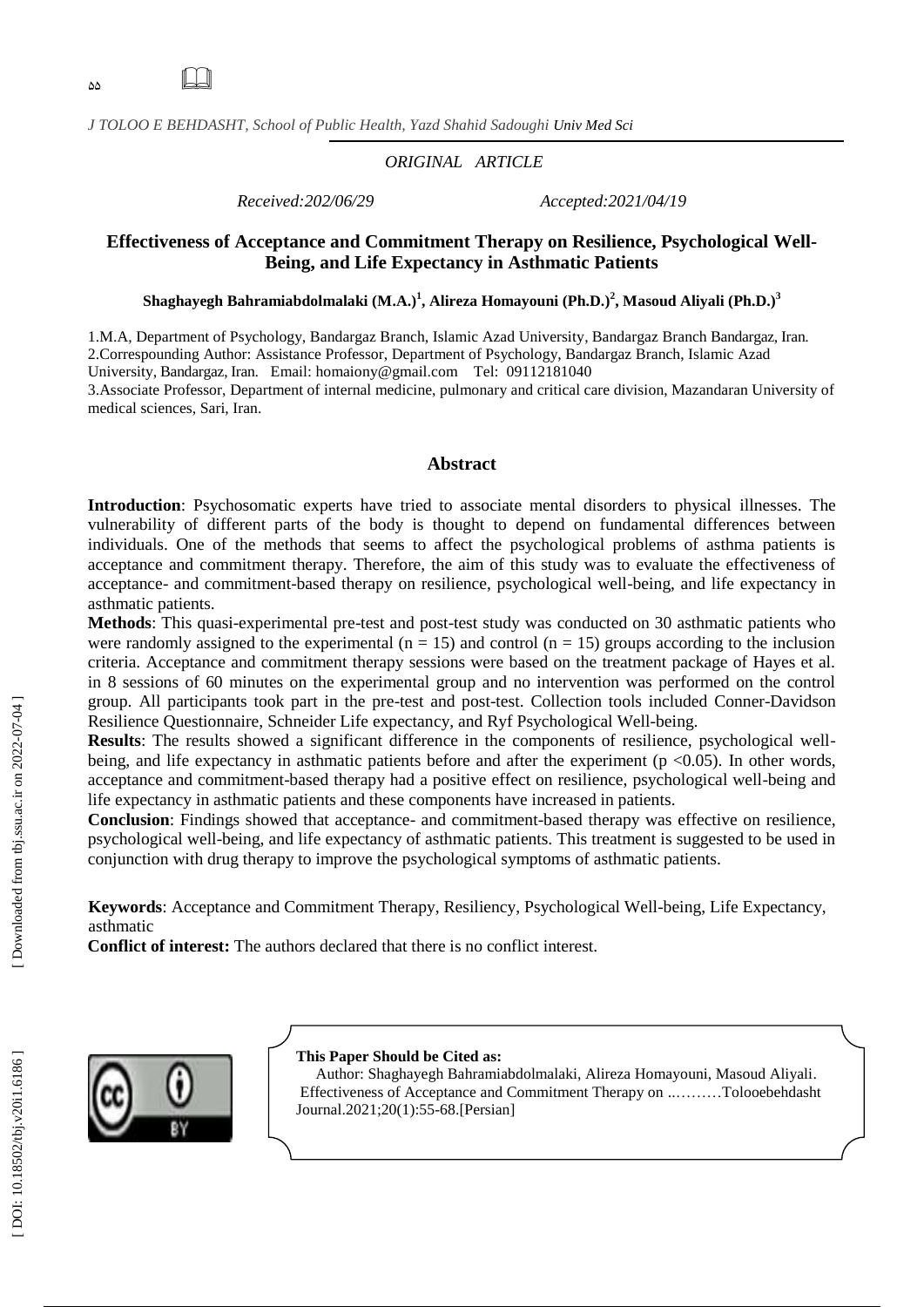**طلوع بهداشت** 

56

 [\[ DOI: 10.18502/tbj.v20i1.6186 \]](http://dx.doi.org/10.18502/tbj.v20i1.6186) [\[ Downloaded from tbj.ssu.ac.ir on 2022-07](http://tbj.ssu.ac.ir/article-1-3077-fa.html)-04 ]

DOI: 10.18502/tbj.v20i1.6186 ]

Downloaded from tbj.ssu.ac.ir on 2022-07-04

 $\Box$ 

# **اثربخشی درمان مبتنی بر پذیرش و تعهد بر تاب آوری، بهزیستی روانشناختی و امید به سنذگی در بیماران آسماتیک**

**نویسنذگان: شقایق بهزامی عبذالملکی ، علیزضا همایونی <sup>1</sup> ، مسعود علیالی <sup>2</sup>** ۱. کارشناسی ارشد روانشناسی، گروه روانشناسی، واحد بندرگز، دانشگاه آزاد اسلامی، بندرگز، ایران.<br>۲. نویسنده مسئول: استادیار گروه روانشناسی، واحد بندرگز، دانشگاه آزاد اسلامی، بندرگز، ایران. Email[:homaiony@gmail.com](mailto:homaiony@gmail.com) 09112181040 :توبن تلفي ۰.دانشیار کروه طب داخلی، بیماریهای ریه و مرافبتهای ویژه، دانشگاه علوم پزشکی مازندران، ساری، ایران.

# **چکیذه**

**مقدمه: م**تخصصان پزشكى روان تنى تلاش كرده اند ارتباط اختلالات روانى و بيمارى هاى جسمى را مشخص کنند. تصور بر این است آسیب پذیری بخشهای گوناگون بدن به تفاوتهای اساسی میان افراد یستگی دارد. یکی از روش هایی که به نظر می رسد بر مشکلات روانشناختی بیماران آسیم موثر باشد درمان مبتنی بر پذیرش و تعهد است. بنابراین هدف از پژوهش حاضر بررسی اثربخشی درمان مبتنی بر پذیرش و تَعَهَّدُ بَرْ تَابَ آوري، بهزيستي روانشناختي و اميد به زند کي در بيماران اسماتيک بود.

**روش بررسی:** این پژوهش نیمه آزمایشی از نوع پیش آزمون و پس آزمون بر روی ۳۰ بیمار آسمی که با توجه به معیارهای ورود ًبه صورت تصادفی به دو کروه آزمایش و کنترل ۱۵ نفره ًمنتصب شدند، انجام شد. جلسات درمان پذیرش و تعهد براساس بسته درمانی Hayes و همکاران در ۸ جلسه ۶۰ دقیقه ای بر روی کروه ازمایش تشکیل شد و هیچ مداخله ای بر روی کروه کنترل صورت نکرفت. قبل و بعد از اجرای جلسات پیش آزمون و پس آزمون از هر دو کروه کرفته شد. ابزار کردآوری شامل پرسشنامه های تاب آوری کونر دیویدسون، امید به زندگی اشنایدر و بهزیستی روان شناختی ریف بود.

**یافته ها:** نتایج نشان داد که تفاوت معنی داری در مولفه های تاب آوری، بهزیستی روانشناختی و امید به زندگی در بیماران آسماتیک در قبل و بعد از ازمایش وجود دارد (P<۰/۰۵). به این معنی که درمان مبتنی بر پذیرش و تعهد بر تاب اوری، بهزیستی روانشناختی و امید به زندگی در بیماران اسماتیک اثر مثبت داشته و اين مولفه ها در بيماران افزايش يافته است.

**نتیجه گیری:** یافته ها نشان داد درمان مبتنی بر پذیرش و تعهد بر میزان تاب آوری، بهزیستی روانشناختی به زندگی بیماران اسماتیک موثر بود. پیشنهاد می کردد از این روش درمانی هم راستا با درمان دارویی در بهبود علایم روانشناختی بیماران آسماتیک استفاده شود.

**کلیدی:** درمان مبتنی بر پذیرش و تعهد، تاب آوری، بهزیستی روانشناختی، امید به زندگی، آسماتیک



تاريخ وصول: ۱۳۹۹/۰۴/۰۹ تاريخ پديرش:۱۳۹۹/۱۱/۱۱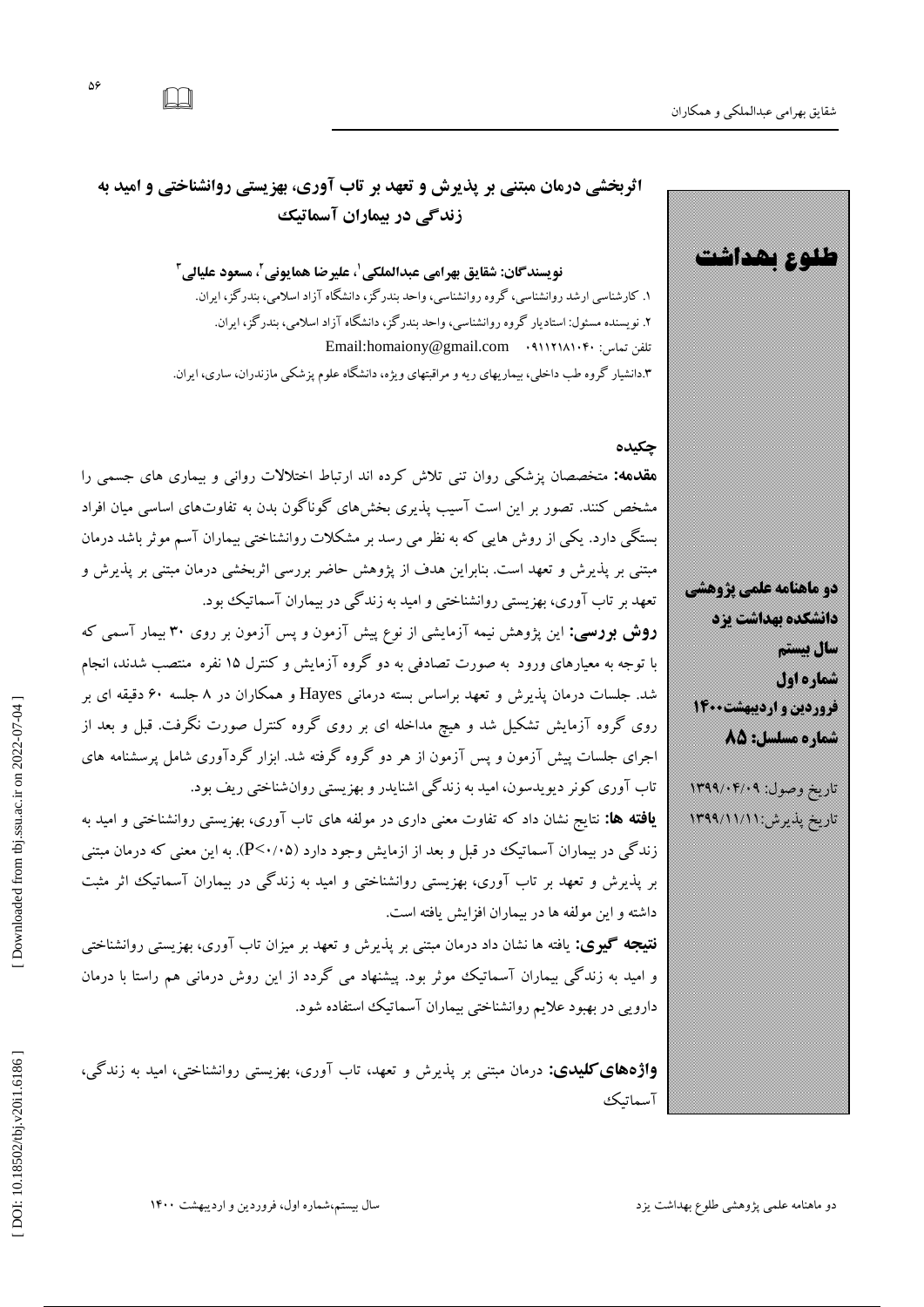**مقذمه**

ا سم یک بیماری تنفسی است که با حملات اسپاسم در برونش ها باعث تنفس سخت می کردد (۱). این بیماری معمولاً با پاسخ های الرژیک و افزایش حساسیت در ارتباط است. این بیماری می تواند به صورت شدید خود را نشان دهد و در بیمارانی که علائم شدید دارند اختلالات خلقی شایع است (۲). در بیش تر پژوهش های اولیه، اسم به عنوان بیماریی با علل روانی معرفی شده است (۳) و بیماران از تاب آوری یا انعطاف روانشناختی (resilience) کمتری برخوردار می باشند (۴). تابآوری به توانایه سازگاری موفقیتآمیز با شرایط تهدیدکننده اطلاق می شود (۵). تاب اوری را ساز کاری مثبت فرد در وا کنش به شرایط نا کوار میدانند (۶). تاب آوری، تنها پایداری در برابر اسیبها یا شرایط تهدید کننده نیست، بلکه شرکت فعال و سازنده فرد در محیط نیز می باشد (V). تاباوری نوعی ترمیم خود با پی امدهای مثبت هیجانی، عاطفی و شناختی است (۸). از طرف دیگر افراد تاب آور در زمینه بهزیستی روانشناختی (psychological well-being) از وضعیت مناسب برخوردارند (۹).

بَهزيستي روان شناختي تلاش فرد براى تحقق توانايىهاى بالقوهى واقعی خود است (۱۰). بهزیستی روانشناختی یک مفهوم چندبعدی شامل پذیرش خود، روابط مثبت با دیگران، خودمختارى، تسلط بر محيط، زندگی هدفمند و رشد فردى است (١١).از جانبي ديگر يکي از مهمترين نيازهاي رواني انسان امید به زندگ<sub>ی</sub> (life expectancy) است (۱۲). امید به زندگ<sub>ی</sub> به انسان انگیزه شادابی و نشاط میدهد (۱۳).

امید به زند کی با فلسفه ی زند کی ارتباط دارد و از این رو در مکاتب مادّی و پوچ کرایی جایگاهی ندارد (۱۴). توجه به قوانین هستی، ارتباط با خُدًا و خُود، توجه به آفرینش انسان عواملی هستند که موجب تقویت امید به زندگی انسان خواهند شد (۱۵).

امید حالت انگیزشی مثبتی است که مبتنی بر حس راهیابی است و محصول تعامل فرد با محیط است (۱۶)، و باعث می شود فرد با وجود موانعی که در مسیر زندگی خود دارد انگیزه خود را همواره حفظ كند (١٧).

درمان های آسم اکثرا به صورت دارویی می باشند اما در موج سوم اصلاح و تلفیق با رویکرد شناختبی رفتاری با اصول اساسی مسولیتها و درک واقعیت استوارتر شده است و درمان مبتنی بر پذيرش و تعهد ( acceptance and commitment therapy) می باشد (۱۸)، که با تأکید بیشتر بر جنبههای شناختی به وجود آمدند و بر نقش باورها، طرح وارهها و نظام پردازش اطلاعات در ایجاد اختلالات روانی تاکید دارد (۱۹). هدف اصلی درمان پذیرش و تعهد ایجاد انعطاف پذیری روانی است (۲۰).

در رويكرد پذيرش و تعهد بر خلاف درمانشناختى رفتارى، محتوای افکار، احساسات و حسّهای بدنی بررسی نمیشوند (۲۱)، بلکه شیوههایی که افراد بدان وسیله به تجارب خویش میپردازند، مورد بررسی قرار می گیرد (۲۲).

در همین راستا پژوهش محمود فخه، خادمی و تسبیح سازان (۱۳۹۸) دریافتند که درمان مبتنی بر پدیرش و تعهد بر بهزیستی روان شناختی مؤثر است (۲۳).فراهانی و حیدری (۱۳۹۷) نشان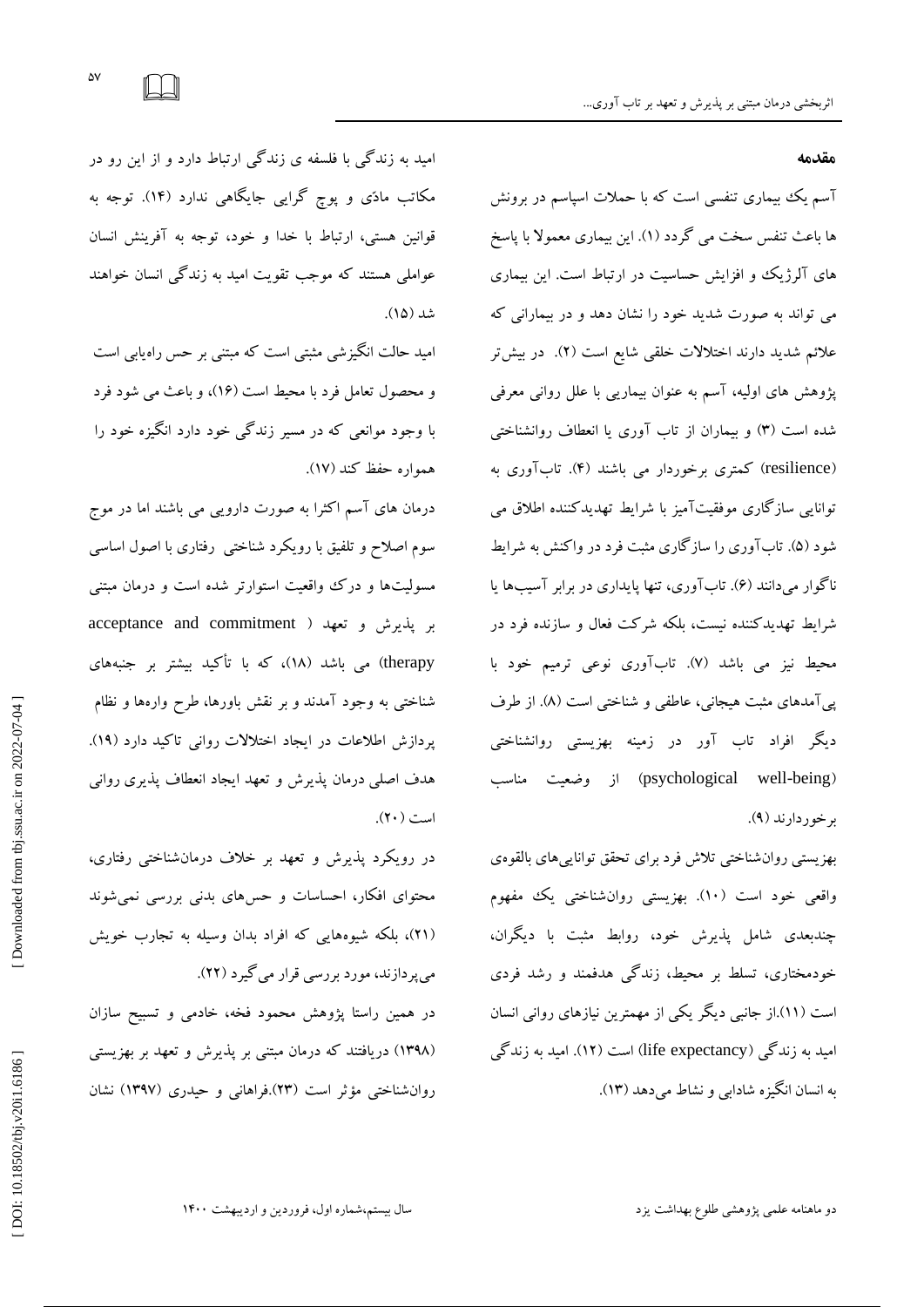دند که درمان مبتنی بر پدیرش و تعهد باعث افزایش تاب آوري شده است (۲۴).

Passmore (۲۰۱۸) دریافتند که آموزش مبتنی بر پذیرش و تعهد بر ارتقا سلامت و بهزيستی روانشناختی اثر دارد (۲۵). Hughes و همكاران (٢۶) نشان دادند كه درمان يذيرش و تعهد باً بهبود وضعیت روانشناختی و افزایش تاب آوری و انعطاف<br>روانشناختی اثر دارد. از طرفی پژوهش ها نشان میدهد که بین ۲ تا ۴ درصد کل جمعیّت به اسم دچارند (۲۷). افراد مبتلاً به اسم زیر فشارهای روانی زیادی قرار دارند (۲۸).

نتايج اخير نشان دهنده وجود رابطه ميان نوع سيستم مغزى رفتاری با آسیب روانی و مشکلات همراه شامل نقش پردازش شناختی و بیماری جسمی مانند اسم می باشد (۲۹).

اين بيماري با توجه به شدت آن مي تواند حتى جان افراد را به خطر بيندازد، بنابراين لزوم استفاده از درمان هاى متفاوت از جمله درمان هاى روانشناختى كه در اين بيمارى بسيار نقش دارد ضروري است.

به طور کلی هدف اصلی این پژوهش ارزیابی اثر درمان مبتنی بر ېدیرش و تعهد بر تاب اوری، بهزیستی روانشناختی و امید به زند کی در بیماران اسماتیک با سلامت روان پایین می باشد.

# **روش بزرسی**

روش تحقیق حاضر از نوع شبه ازمایشی از نوع پیش ازمون و پس آزمون برای دو کروه آزمایش و کنترل بود. جامعه آماری پژوهش حاضر را افراد مبتلا به بیماری آسم با سلامت روانی<br>پایین (مطابق با نقطه برش یرسشنامه سلامت روان GHQ-28)

در درمانکاه ریه کلینیک ویژه شهر ساری تشکیل دادند. تعداد ۳۰ نفر به صورت در دسترس با توجه به معیارهای ورود به پژوهش انتخاب شده و به صورت تصادفی به دو گروه<br>آزمایش ۱۵ نفره و کنترل ۱۵ نفره منتصب شدند.

معیارهای ورود به مطالعه شامل: بیماران اسماتیک با نمره ۲۳ به بالا در پرسشنامه سلامت (GHQ-28)، بازه سنی۲۰ تا ۶۰ سال که حداقل ۲ سال از تشخیص آن ها کذشته باشد، شدت بیماری ا سم در سطح متوسط به تشخیص پزشک معالج مر کز درمانی، عدم همراهی اختلالات روانی و جسمانی که در شرکت در جلسات درمانی مداخله ایجاد نماید، عدم دریافت داروهای تاثیر گذار در فرایند همکاری در جلسات، موافقت افراد در خصوص شركت در طرح پژوهش.

معیارهای خروج از پژوهش شامل: تکمیل ناقص پرسشنامه ها، عَدَم شر کت کردن ۲ جلسه متوالی، تمایل به خروج از مطالعه در هر زمان.

در فرآیند اجرایی در ابتدا در گروه آزمایشی قبل از شروع مداخله توضیحاتی در خصوص هدف مطالعه و حفظ رازداری مطالب به آزمودنی ها داده شد و جلسات درمان پدیرش و تعهد در کلینیک درمانی تشکیل شد و محتوای جلسات پژوهش براساس بسته درمانی Hayes و همکاران (۳۰) در ۸ جلسه ۶۰ دقیقه ای بر روی گروه آزمایش انجام شد( جدول ۱). هیچ مداخله ای طی این مدت بر روی گروه کنترل صورت نگرفت. قبل از اجرای جلسات، پیش ازمون از هر دو کروه تهیه شد و در پایان جلسات از هر دو گروه پس آزمون گرفته شد.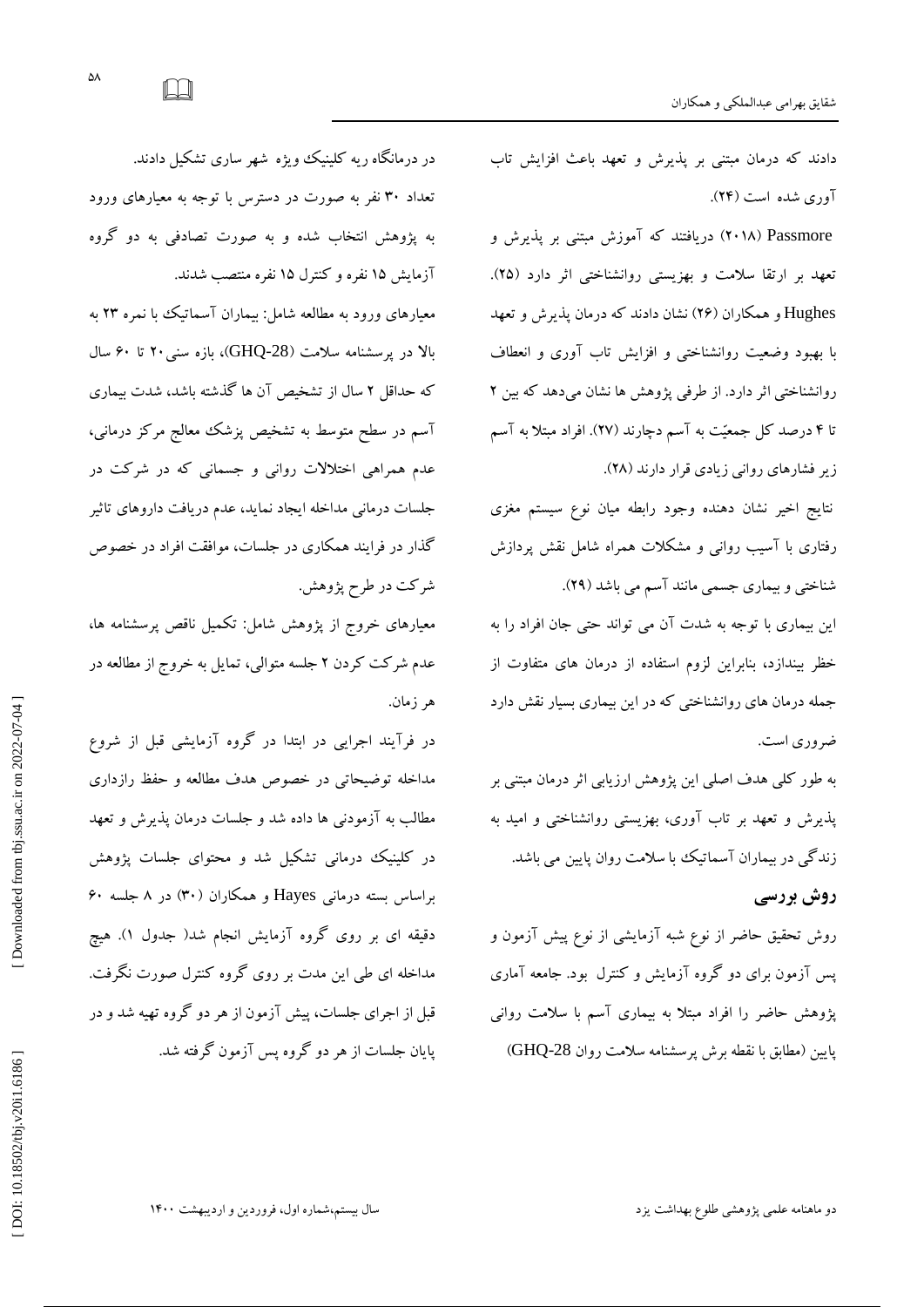اثربخشی درمان مبتنی بر پذیرش و تعهد بر تاب آوری...

جدُول ١: خلاصه جلسات درماني مبتني بر پديرش وتعهد

جلسه هدف و خلاصه هر جلسه

جلسه اول: مقدمه، به مراجعان تعداد جلسات و ساعات شركت در جلسات درماني، اهداف و سير درمان توضيح داده شده است. بحث در مورد حدود رازدارى، تصريح نوع رابطه درمان: با استفاده از استعاره دو كوه. سنجش كلي: از مراجعان خواسته شد افكار و اعمال خود را توصیف کنند، مقدمهای به درماندگی خلاق. ارائه تکلیف

جلسه دوم: سنجش عملکرد : در ابتداى هر جلسه بررسى گرديد تا مشخص شود که امور خارج از جلسه براى شرکت کنندگان در درمان چگونه بوده است. مرور واکنشها به جلسه قبل، مرور تکلیف: اگر مراجع تکلیف را انجام نمیداد، درمانگر متغیرهای عامل را بررسی می کرد. ادامه درماندگی خلاق، ارائه تکلیف

جلسه سوم: سنجش عملکرد، مرور واکنش به جلسه قبل، مرور تکلیف، در این مرحله با توجه به این که درماندگی خلاق، کنترل به عنوان مسأله و تمایل⁄ پذیرش به همدیگر مربوط می شوند، بنابراین هنگام بحث در مورد منازعه مراجع با افکار به یکی شدن این سه پدیده با یکدیگر پرداخته شد. معرفی کنترل به عنوان یک مسأله، معرفی تمایل/پذیرش، تعهد رفتاری، ارائه تکلیف.<br>جلسه چهارم : سنجش عملکرد، مرور واکنش۵ا به جلسه قبل، مرور تکلیف و تعهد رفتاری، معرفی خود به عنوان زمینه و گسلش جلسه پنج : تمرین تعهد رفتاری: درمانگر به هر یک از شرکت کنندگان فرصت داد تا به تمرینات تمایل ادامه دهند. این تمرینات تمایل<br>که لازم است در طول دوره درمان ادامه داشته باشد باعث میشوند تا مراجع تعهداتش را در جریان درمان افزای دادن تكليف ارزش ها)، اين عمل با تكميل پرسشنامه سنجش ارزش ها انجام گرفت تا با تصریح ارزشهای مراجع به هدایت مراجع خارج از حمایت درمانگر کمک شود.<br>جلسه هفتم: سنجش عملکرد، مرور واکنش۵ا به جلسه قبل، مرور تکلیف و تعهد رفتاری، معرفی خود به عنوان زمینه و گسلش جلسه هشتم: سنجش عملکرد، مرور واکنشها به جلسه قبل، مرور تکلیف و تعهد رفتاری، معرفی خود به عنوان زمینه و کسلش، معرفی ارزش ها، جمع بندي جلسات

> در اين پژوهش از پرسشنامه های تاب آوری، اميد به زندگی، بهزیستی روانشناختی، و سلامت عمومی استفاده شد. اين پرسشنامه توسط Davidson & Connor در سال ۲۰۰۳ با ۲۵ سوال طراحی شد (۷) و در طیف لیکرت از کاملا نادرست= ۰ به ندرت= ۱ کاهی درست= ۲ اغلب درست= ۳ همیشه درست= ۴ نمره کداری می شود و دارای یک نمرهٔ کل است. در اين پرسشiامه حداكثر نمره ١٠٠ و حداقل نمره صفر میباشد و نمرهی هرآزمودنی برابر مجموع ً نمرات از هر یک از سوالات است. برای بدست آوردن امتیاز کلی پرسشنامه، مجموع امتیازات همه سوالات با هم جمع ً می شود. این امتیاز دامنه ای از

۰ تا ۱۰۰ است. هر چه این امتیاز بالاتر باشد، بیانکر تاب اوری بیشتر فرد پاسخ دهنده ً می باشد و برعکس. روایی همگرای این پرسشنامه با استفاده از پرسشنامه سرسختی کوباسا روی ۳۰ نفر انجام شده و نتايج نشان داد كه پرسشiامه تابآورى با پرسشنامهی سرسختی کوباسا ۰/۸۳ ارتباط دارد، ولی با استرس ادراک شده ۰/۷۶– رابطه دارد و نشان مىدهد که سطح بالای تابآوري با استرس تجربه شده پايين ارتباط دارد و هم چنين پایایی آزمون —باز آزمون این پرسشiامه ۰/۸۷ محاسبه شد (۷). به طور کلی نتایج نشان از پایایی و روایی مطلوب پرسش نامه تاب اوری را نشان میدهد. در ایران جو کار (۳۱) روایی سازه و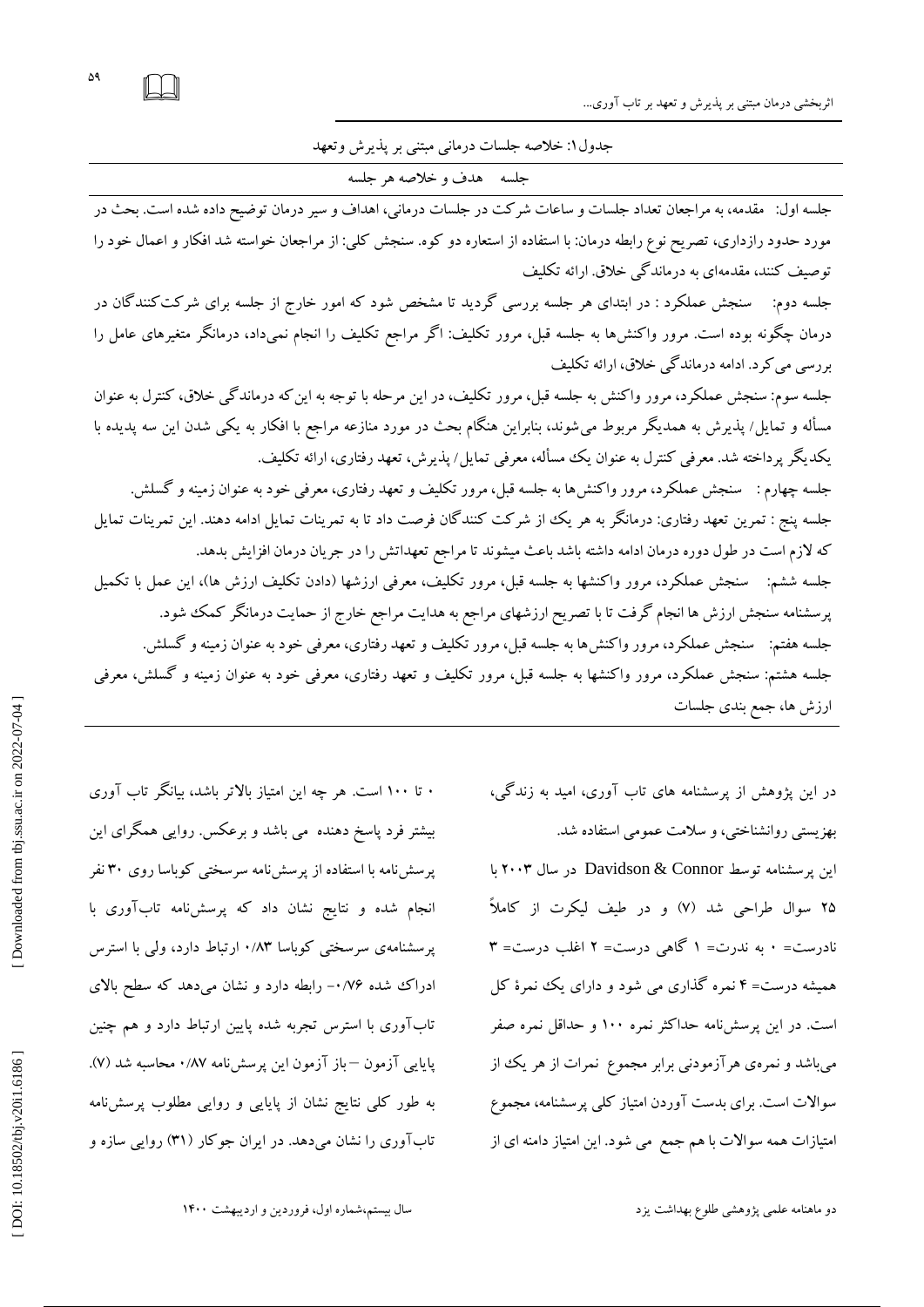پذيرش خود، روابط مثبت با ديگران، خودمختارى، تسلط بر محیط، زندگی هدفمند و رشد فردی است، و یک نمره کل می باشد. در این مقیاس، سوالات ۳، ۴، ۵، ۹، ۱.، ۱۳، ۱۶، ۱۷ به صورت معکوس نمره گذاری می شود و بقیه سوالات به صورت مستقيم نمره کداری می شوند. نمره بالاتر ً در اين پرسشنامه نشان دهنده بهزیستی روانشناختی بیشتر فرد می باشد. ریف روایی سازه و همزمان ابزار را تاييد و پايايى آن را در پژوهشهاى مختلف با روش آلفای کرونباخ برای خرده مقیاس استقلال ۰٬۷۳ تسلط بر محیط ۰۰/۷۰، رشد شخصی ۰۰/۸۶ ارتباط مثبت با دیگران ۰/۷۹، هدفمندی در زندگی ۰/۸۴، پذیرش خود ۰/۸۷ و کل آن ۰/۸۹ کزارش نمود. هم چنین خانجانی و همکاران (۱۱) روایی سازه و همزمان را تایید و پایایی آن را با روش آلفای کرونباخ برای استقلال ۰۰/۷۰ تسلط بر محیط ۰۰/۶۹ رشد شخصی ۰٬۸۲ ارتباط مثبت با دیگران ۰٬۷۷۷ هدفمندی در زندگی ۰/۷۹، پدیرش خود ۰/۸۸ و کل آن ۰/۸۹ کزارش کردند. در پژوهش حاضر پایایی به روش آلفای کرونباخ برای استقلال ۰٬/۶۶ تسلط بر محیط ۰٬/۶۵ رشد شخصی ۰٬/۷۹ ارتباط مثبت با دیگران ۰٬۷۸ هدفمندی در زند کی ۰٬۸۰، پدیرش خود ۸۴/۰ و کل آن ۸۶/۰ بدست آمد.

پرسشنامهٔ سلامت عمومی توسط Goldberg و همکاران در سال ۱۹۷۲ ساخته شد (۳۵). به صورت ۴ کزینهای است و پاسخ آزمودنی به هر سؤال در یک طیف چهار درجهای «اصلاً، در حد معمول، به مراتب بیش تر از حد معمول، تقریباً بیش تر از حد معمول» مشخص مى شوند. نمره بالاتر نشان دهنده وضعيت بدتر است و نقطه برش آن ۲۳ است، اين پرسشنامه از ۴ زير مقياس علائم جسماني، اضطراب، اختلال در كاركرد اجتماعي،

محتوا را تایید نمود و پایایی به روش ضریب آلفای کرونباخ را<br>۰/۹۳ <sub>ن</sub>دست آورد.

پرسشنامه امید به زندگی توسط Snyder و همکاران در سال ۱۹۹۱ با ۱۲ سوال طراحی شده است (۳۲) و در ۲ بعد «تفکر عاملی ۲، ۹، ۹ و ۱۲ و تفکر راهبردی ۱، ۳، ۷ و ۸»، در طیف ۵ گزینهای لیکرت (خیلبی کم، کم، متوسط، زیاد و خیلبی زیاد) طراحی شده است که به ترتیب از ۱ تا ۵ نمره کذاری میشوند. همچنین در این پرسشiامه سوالهای ۱، ۵، ۷ و ۱۱ به عنوان سوال&ای انحرافی درنظر گرفته شد. برای بدست آوردن امتیاز کلی پرسشنامه، مجموع امتیازات تک تک سوالات با هم محاسبه می شوند. امتیازات بالاتر، نشان دهنده امید به زندگی بیشتر در فرد پاسخ دهنده خواهد بود و برعکس. شواهد اولیه در مورد اعتبار و پایایی این آزمون توسط اشنایدر و همکاران فراهم شده است. تحلیل عامل اکتشافی دو مولفه تفکر عاملی و تفکر راهبردی مقیاس را تایید کرده اند. آلفای کرونباخ پرسشنامه بین ۰/۷۴ تا ۸۴/۰ و پایایی بازازمایی آن در یک دوره ۱۰ هفتهای ۸۰٪ بهدست امده است. روایی محتوا و سازه این مقیاس در یران در پژوهش علاءالدینی، کجباف و مولوی (۳۳) تایید شده است و پایایی به روش الفای کرونباخ برای دو عامل تفکر عاملی ۰/۷۳ و تفکر راهبردی ۰/۷۸ و برای کل را ۰/۸۱ کزارش نموده است.

اين پرسشنامه توسط Ryff و همكاران در سال ۲۰۰۲ سوال ساخته شد (۳۴). این مقیاس ۱۸ گویه دارد و نمره گذاری آن<br>براساس طیف لیکرت شش درجهای از ۱ (کاملاً مخالفم) تا ۶ (كاملاً موافقم) مي باشد؛ حداقل نمره قابل كسب در اين مقياس ۱۸ و حداکثر نمره ۱۰۸ می باشد و و دارای شش خرده مقیاس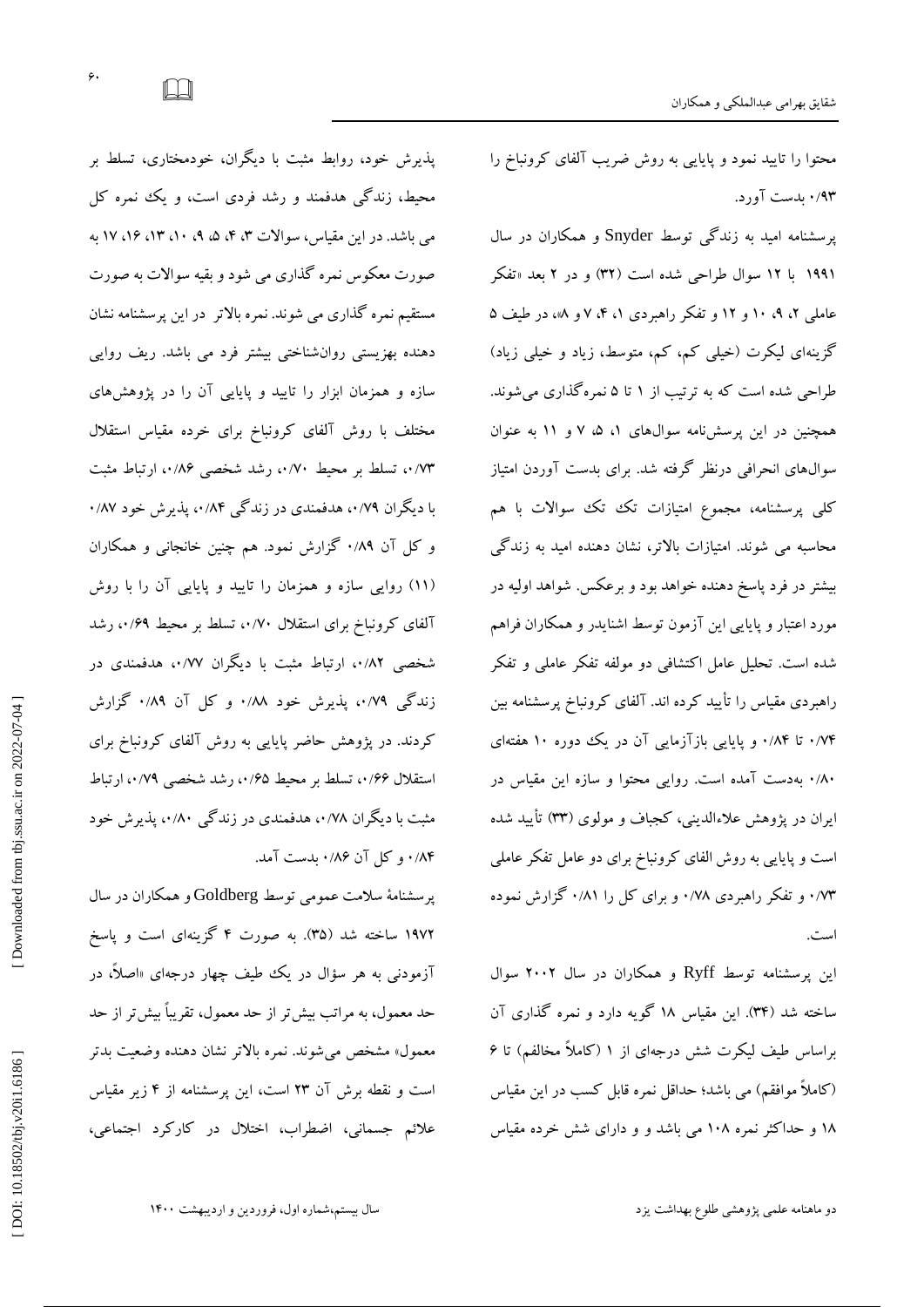افسردگی و یک نمره کلی سلامت تشکیل شده است. روایی سازه و محتوا توسط سازندگان تاييد شد و پايايي به روش آلفاي کرونباخ برابر با ۰/۹۲ بدست امد در ایران نوربالا و همکاران (۳۶) روایی سازه و محتوا را تایید و پایایی به روش آلفای گرونباخ را ۰/۹۰ بدست آوردند و در پژوهش حاضر پایایی کل ۸۸/۰ بدست آمد.

در اين پژوهش براى تاييد توزيع نرمال داده ها از آزمون هاى کشید کی و چولکی، و شاپیرو ویلکز استفاده شد. پیش فرض ها با استفاده از آزمون همگنى باكس، آزمون لوين و شيب ر گرسیون نیز بررسی شدند. برای تجزیه و تحلیل اطلاعات بدست آمده از روش تحلیل کوواریانس چند متغیره با نرم افزار SPSS نسخه ۱۸ استفاده شد.

اين مطالعه در كميته اخلاق دانشگاه آزاد اسلامی بندرگز با شناسه اخلاق IR.MAZUMS.RCE.1398.1243<br>روانشناسی عمومی مورد تایید قرار گرفته است.

### **یافتهها**

در ابتدا پیش فرض هاى آمارى با استفاده از آزمون هاى كشيد كې و چولكى، جعبه اى، شاپيرو ويلكز بررسى شد و

آزمایش بودن و تفاوت است.<br>ا هتغ٘فّب ػَاهل خوؼ٘تٖ تعداد درصد تعداد درصد آ; اد  $\mathbf{v}$  $\Lambda$  $\frac{17}{1}$ 46/Y y<br>A وضعيت شغلبي  $\lambda$  $\gamma$ . خانه دار  $\delta r/\tau$  $\mathbf{\hat{r}}$ ۵ زير ديپلم  $\mathsf{y} \mathsf{y} \mathsf{y}$ ۵<br>۴<br>۴ 96/Y ۴<br>م  $\mathfrak{e}$  $\ddot{\phantom{0}}$  $\epsilon$  $\ddot{\mathbf{a}}$ ديپلم وضعيت تحصيلي  $\mathbf{\hat{r}}$  $\mathbf{r}$ ليسانس و بالاتر 16/V  $17/T$ 

جدول۲: مشخصات جمعیت شناختی نمونه های دو کروه

نرمالی داده ها تایید گردید و سپس از روش تحلیل کوواریانس چند متغیره برای تجزیه تحلیل داده ها استفاده شد.

اطلاعات جمعیت شناختی کروه نمونه در شاخص های متفاوت جمعیت شناختی در دو کروه ازمایش و کنترل نشان داده می شود.

> در وضعیت شغلی در کروه ازمایش ۱۲ نفر ً شغل ازاد و ۳ نفر خانه دار، و در کروه کنترل ۷ نفر ًشغل ازاد و ۸ نفر خانه دار بودند.

> در وضعیت تحصیلی در کروه آزمایش ۴ نفر زیر دیپلم، ۹ نفر نفر لیسانس و بالاتر، و در کروه کنترل ۵ نفر زیر ديپلم، ۶ نفر ديپلم، و ۴ نفر ليسانس و بالاتر بودند (جدول ٢). شاخص های توصیفی همچون میانکین و انحراف استاندارد متغیر تاب اوری و خرده مقیاس های امید به زندگی و بهزیستی روان شناختی در کروه آزمایش و کنترل در پیش آزمون و پس ازمون را نشان مى دهد. در بررسى پيش فرض ها ازمون همگنی باکس، آزمون لوین و شیب رگرسیون تایید شد، بنابراین پیش فرض استفاده از آزمون تحلیل کوواریانس چند متغیره<br>رعایت شده است (جدول ۳).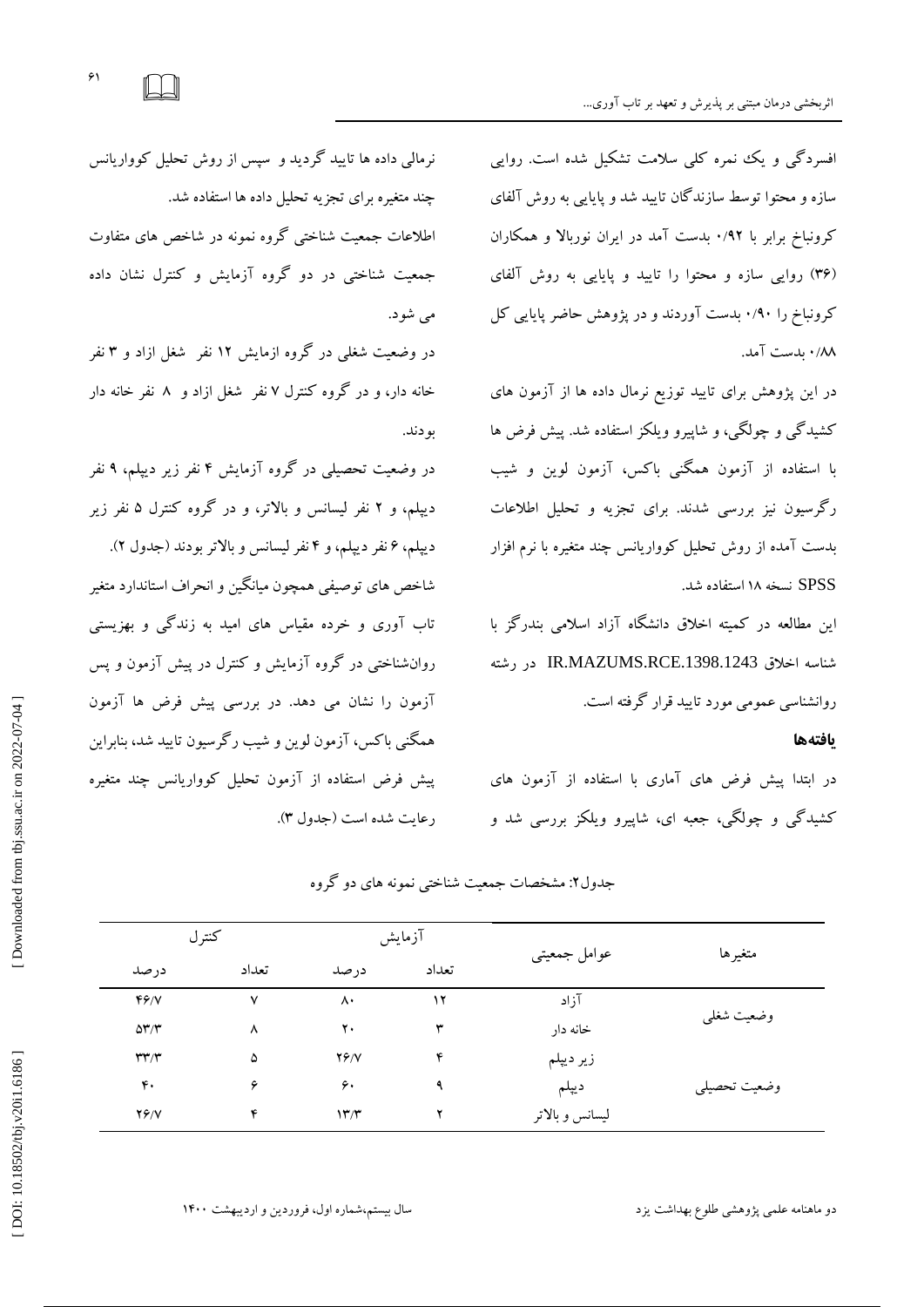$\gamma$  $\Box$ 

شقايق بهرامي عبدالملكي و همكاران

| جدول ۳: شاخص های توصیفی متغیرها در کروه آزمایش و کنترل |                                   |                                     |                                         |                           |                               |                     |               |                |  |  |  |  |
|--------------------------------------------------------|-----------------------------------|-------------------------------------|-----------------------------------------|---------------------------|-------------------------------|---------------------|---------------|----------------|--|--|--|--|
| كنترل                                                  |                                   |                                     |                                         |                           |                               |                     |               |                |  |  |  |  |
| پس آزمون                                               |                                   | پیش آزمون                           |                                         | پیش آزمون                 |                               | پیش آزمون           |               | متغير          |  |  |  |  |
| انحراف معيار                                           | ميانگين                           | انحراف معيار                        | ميانگين                                 | انحراف معيار              | ميانگين                       | انحراف معيار        | ميانگين       |                |  |  |  |  |
| Y/99Y                                                  | 14/9                              | T/TfV                               | 1F/F                                    | $F/17\lambda$             | <b>IA/AV</b>                  | $Y/F\Delta\Delta$   | $\mathcal{N}$ | تاب آوری       |  |  |  |  |
| $Y/A \cdot A$                                          | 10/7.                             | T/AP                                | 1F/9T                                   | 1/091                     | $\mathcal{N}/\mathcal{N}$     | Y/FYF               | 10/1V         | تفكر عاملي     |  |  |  |  |
| $Y/\cdot \Lambda$ 9                                    | 9/09                              | $\mathbf{r}/\cdot\mathbf{1}\Lambda$ | 9/49                                    | Y/Y                       | 17/97                         | $1/\tau\tau\Delta$  | 9/6           | تفكر راهبردي   |  |  |  |  |
| Y/9V                                                   | $YF/\Delta Y$                     | $F/\Delta$ 1.                       | YF/FY                                   | $Y/\Delta Y$              | $\mathbf{r} \cdot \mathbf{r}$ | 7/99.               | YF/FV         | امید به زندگی  |  |  |  |  |
| $\mathbf{r}/\mathbf{r}$                                | 9/11                              | T/999                               | 9/9.                                    | Y/90A                     | 17/TT                         | F/T                 | 9/1.          | استقلال        |  |  |  |  |
| $Y/\cdot V\Delta$                                      | 1.791                             | 31904                               | $\mathcal{N} \cdot / \cdot \mathcal{N}$ | $1/\Delta\Lambda$         | 17/97                         | <b><i>T/VVV</i></b> | 1.77          | تسلط بر محيط   |  |  |  |  |
| 1/110                                                  | $\mathcal{N} \cdot / \mathcal{N}$ | Y/AF9                               | $\mathcal{N} \cdot \mathcal{S}$         | $Y/Y\wedge Y$             | 1F/F.                         | Y/VVF               | 1.70          | رشد شخصي       |  |  |  |  |
| 1/970                                                  | 9/1.                              | T/99V                               | 9/9V                                    | Y/VFA                     | 17/5V                         | 31997               | 9/1           | ارتباط مثبت با |  |  |  |  |
|                                                        |                                   |                                     |                                         |                           |                               |                     |               | ديگران         |  |  |  |  |
| <b>Y/901</b>                                           | 9/09                              | 1/577                               | 9/F.                                    | $Y/\cdot$ 9٣              | 17/TT                         | $\cdot$ /916        | 9/9.          | هدفمندي در     |  |  |  |  |
|                                                        |                                   |                                     |                                         |                           |                               |                     |               | زندگی          |  |  |  |  |
| Y/YFF                                                  | 9/5                               | 1/091                               | 9/7.                                    | $Y/\Lambda$ 10            | 11/9                          | 1/۶۲۴               | 9/7V          | پذيرش خود      |  |  |  |  |
| $V/Y$ $\Lambda$                                        | <b>09/9V</b>                      | 9/107                               | $\Delta\lambda/\Delta\tau$              | $f/\lambda \cdot \lambda$ | $9\Lambda/F$                  | A/957               | $\Delta$ 9/٢٠ | بهزيستى        |  |  |  |  |
|                                                        |                                   |                                     |                                         |                           |                               |                     |               | روان شناختبي   |  |  |  |  |

جدول۴: نتایج حاصل از تحلیل واریانس چند متغیره بر روی تاب آوری، بهزیستی روانشناختی و امید به زندگی در بیماران آسماتیک

| معناداري                       | $\overline{F}$     |                                           | مجموع مربعات درجه آزادی میانگین مربعات   | متغير ها              | منبع                             |
|--------------------------------|--------------------|-------------------------------------------|------------------------------------------|-----------------------|----------------------------------|
| $\cdot$ / $\cdot$ $\cdot$      | 9/9                | 17A/9V                                    | 17A/9V                                   | تاب آوری              |                                  |
| $\cdot$ / $\cdot$ $\cdot$      | 1V/1V              | $fV/4\Lambda\Lambda$                      | $fV/4\Lambda\Lambda$                     | تفكر عاملي            |                                  |
| $\cdot/\cdot\cdot$             | 17/9. V            | VT/1V                                     | VT/1V                                    | تفكر راهبردى          |                                  |
| $\cdot$ / $\cdot$ $\cdot$      | FT/7V9             | $\mathbf{Y}^{\mu}$ 9/ $\mathbf{Y}^{\mu}$  | $\mathbf{Y}^{\mu}$ 9/ $\mathbf{Y}^{\mu}$ | امید به زندگی         |                                  |
| $\cdot$ / $\cdot$ \ $\Upsilon$ | $V/\Delta \cdot F$ | $\Lambda V/Y \Delta Y$                    | $\Lambda V/Y \Delta Y$                   | استقلال               |                                  |
| $\cdot/\cdot\cdot$ ۴           | 1.700              | 99/140                                    | 66/360                                   | تسلط بر محیط          | $\tilde{\mathcal{L}}_{\text{M}}$ |
| $\cdot$ / $\cdot$ + $\cdot$    | 18/177             | $9F/\Delta 1T$                            | $9F/\Delta 1F$                           | رشد شخصي              |                                  |
| $\cdot$ / $\cdot$ +            | $1/\sqrt{Y}$       | 1.7/V17                                   | 1.7/V17                                  | ارتباط مثبت با دیگران |                                  |
| $\cdot/\cdot\cdot\Delta$       | 9/996              | $\Delta\lambda/\mathcal{A}\setminus\cdot$ | $\Delta\lambda$ /91.                     | هدفمندي در زندگي      |                                  |
| $\cdot/\cdot$ ۴۳               | $F/FY\Lambda$      | 18/109                                    | 78/109                                   | پذيرش خود             |                                  |
| $\cdot$ / $\cdot$ + $\cdot$    | VY/Y               | YA11/7.A                                  | <b>YA11/Y.A</b>                          | بهزيستي روان شناختي   |                                  |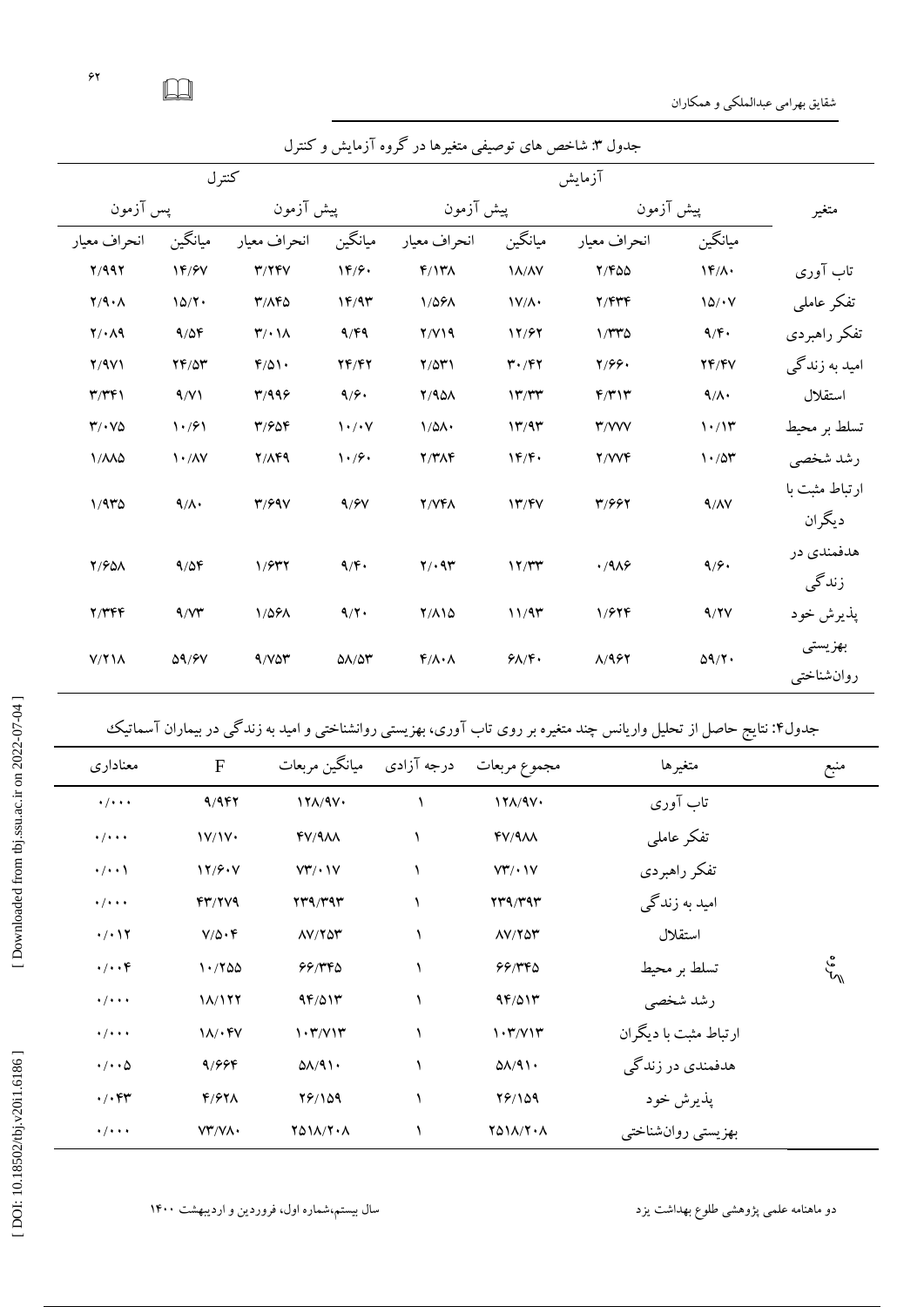نتايج اين آزمون حاكى از آن است كه در مجموع بين خرده مقياس استقلال (F=V/۵۰۴، P=۰/۰۱۲)، تسلط بر محيط (P=۰/۰۰۴)، رشد شخصی (P=۰/۰۰۴)، رشد شخصی F=۱۸/۱۲۲)، ارتباط مثبت با دیگران (۴۷۰۰۰-P)، ۴۷). هدفمندی در زندگی (۴=۰/۰۰۵-P، ۴=۹/۶۶۴)، پذیرش خود (F=۴/۶۲۸ ،P=۰/۰۴۳)، بهزیستی روانشناختی (۱۰۰۰-،P=۰ ۰۸۲/۱۷۰=F)، تفکر عاملی (۲۰۰۰۰-P)، تفکر راهبردی (P=۰/۰۰۱، F=۱۲/۶۰۷، امید به زندگی (F=۴۳/۲۷۹ ،P=۰/۰۰۰) و تاب آوری (P=۰/۰۰۱). F=۹/۹۴۲)، در دو گروه آزمایش و کنترل در پیش آزمون و پس آزمون تفاوت معناداری وجود دارد. که به طور کل<sub>ی</sub><br>حکایت از اثر درمان مبتنی بر پذیرش و تعهد بر تاب آوری،<br>بهزیستی روانشناختی و امید به زندگی در بیماران آسماتیک<br>**دارد (ج**دول۴).<br>**بحث و نتیجه<sup>ی</sup>میری** 

هدف اين پژوهش بررسی اثربخشی درمان مبتنی بر پدیرش و نعهد بر تاب اوری، بهزیستی روانشناختی و امید به زندگی در بیماران اسماتیک با سلامت روان پایین بود و با توجه به نتایج تحلیل انجام شده، درمان مبتنی بر پدیرش و تعهد بر تاب آوری، بهزیستی روانشناختی و امید به زندگی در بیماران اسماتیک اثر داشته و موجب افزايش اين متغيرها شده است. در همين راستا پژوهشها نشان دادند که درمان مبتنی بر پدیرش و تعهد باعث فزایش تاب اوری (۲۴)، بهبود وضعیت روانشناخت<sub>ی</sub> و افزایش تاب آوري و انعطاف روانشناختی (۲۶)، ارتقا سلامت و بهزیستی روانشناختی (۲۵)، و افزایش بهزیستی روانشناختی مؤثر است (٢٣). در تبيين اين يافته مى توان گفت كه بكار كيرى رويكرد

پدیرش و تعهد به علت سازو کاری نهفته در آن مانند پدیرش، کاهی، حساسیتزدایی، حضور در لحظه، مشاهده کری بدون قضاوت، رویارویی و رهاسازی در تلفیق با فنون<br>رفتاردرمانی شناختی سنتی میتواند ضمن کاهش علائم روانی، اثربخشی را افزایش داده و موجب افزایش تاب آوری، بهزیستی روانشناختی و حتی امید به زِندگی می گردد(۲۱). درمانگران به جای تمر کز بر تغییر شکل محتوی، به مراجع در پذیرش و داشتن تمایل به تجربه نمودن افکار و احساسات کمک نموده و با استفاده از فنون دهن! کاهی بر اصلاح توجه و ۱ کاهی مراجعین تاکید میورزند (۲۲). این رویکرد، یک درمان شناختی رفتاری است که از مهارتهای ذهنِ! کاهی، پدیرش و کسلش شناختی برای افزایش انعطافپدیری روانشناختی استفاده می کند (۱۰). در این درمان هدف از تاکید بسیار بر تمایل افراد به تجربههای درونی این است که به آنها کمک شود تا افکار آزاردهندهشان را فقط بهعنوان یک فکر تجربه کنند و از ماهیت ناکارامد برنامه فعلیشان آکاه شوند و بهجای پاسخ به آن، به انجام آنچه در زندکی برایشان مهم و در راستای ارزشهایشان است، بپردازند (۲۵). درمان پدیرش و تعهد از افزایش توانایی مراجعان برای ارتباط باتجربهشان در زمان حال و بر اساس آن چه در آن لحظه براى آنها امكانپذير است، ناشى مىشود. در اين درمان تمرینهای تعهد رفتاری به همراه فنون کسلش و پدیرش و نیز بحثهای مفصل پیرامون ارزشها و اهداف فرد و لزوم تصریح ارزشها، همکی منجر به افزایش میزان تاب اوری، بهزیستی روانشناختی و امید به زندگی و ابعاد آن شامل تفکر عاملی و تفکر راهبردی در بیماران آسماتیک شد. هم چنین افزایش در خرده مقیاس های بهزیستی روانشناختی شامل استقلال، تسلط بر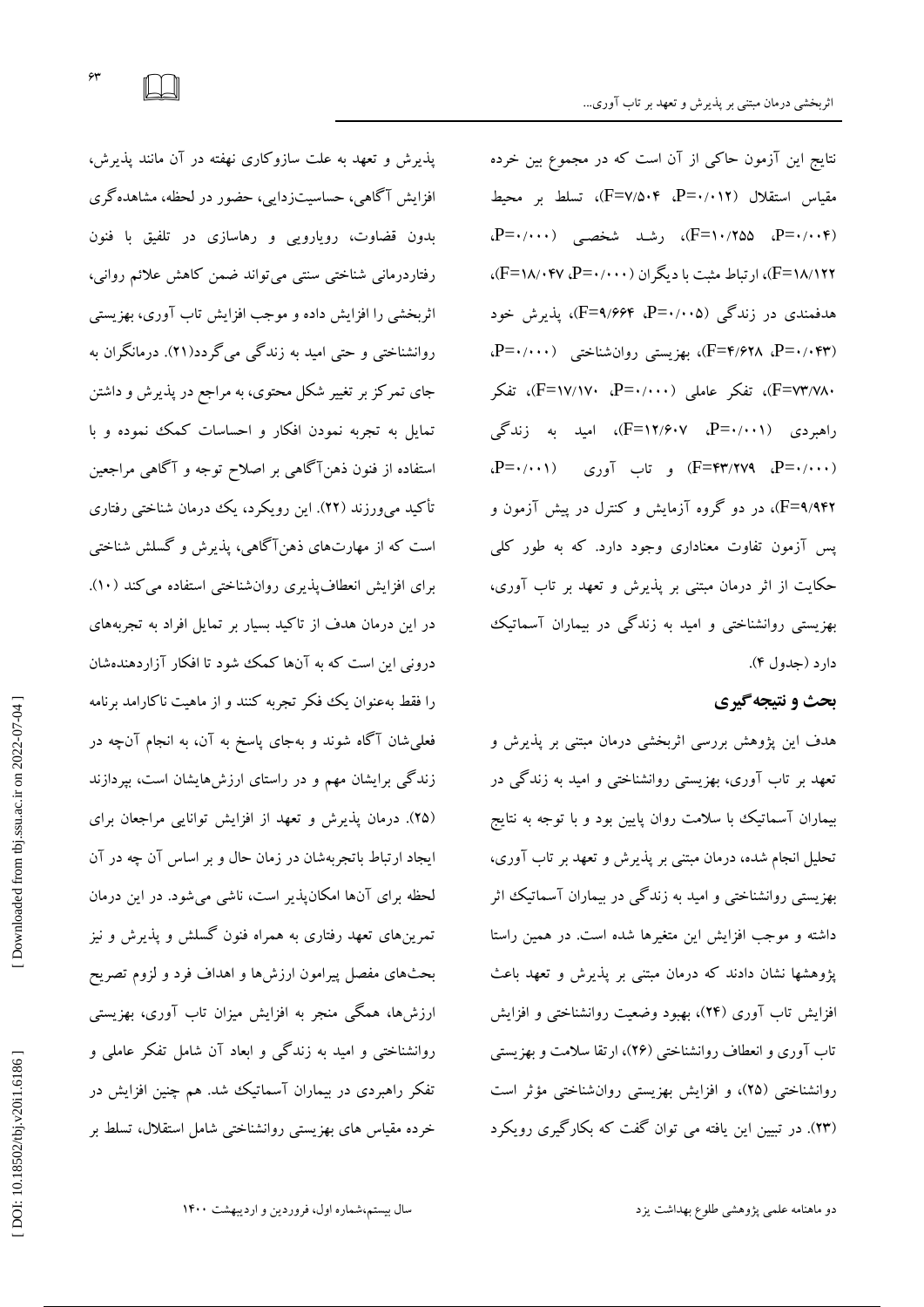محیط، رشد شخصی، ارتباط مثبت با دیگران ، هدفمندی در زند کی و پدیرش خود نیز واضحا دیده شد. در اینجا با جایگزین کردن خود به عنوان زمینه، بیماران اسماتیک توانستند رویدادهای درونی ناخوشایند را در زمان حال به سادگی تجربه کنند و قادر به جدا کردن خود از واکنشها، خاطرات و افکار ناخوشایند شدند. در واقع به آنها آموزش داده شد که در درمان ېدیرش و تعهد چکونه فرایندهای مرکزی بازداری فکر را رها کنند، از افکار آزاردهنده رهایی یابند، به جای خود مفهومسازی شّده، خود مشاهده کر را تقویت نمایند، رویدادهای درونی را به جای کنترل بپذیرند، ارزشهایشان را تصریح کنند و به آنها پیردازند. هم چنین، در این درمان افراد یاد می کیرند که حساساتشان را بپدیرند تا اینکه از آنها فاصله بکیرند و به افکار و فرایند تفکرشان به وسیلهی ذهن ا کاهی بیشتر پرداخته و آنها را در جهت فعالیتهای هدف محور پیوند دهند (۳۰). درمان مبتنی بر پدیرش و تعهد و فنون آن، مشاهده و توصیف بدون فضاوت تجارب در زمان حال را تشویق می کنند، چیزی که به عنوان یک فرایند دانستن از آن یاد می شود (۲۶). به طور خلاصه، درمان پدیرش و تعهد تلاش می کند تا به افراد یاد دهد که افکار و احساساتشان را تجربه کنند؛ به جای اینکه تلاش کنندانها را متوقف سازند، و از افراد خواسته میشود که در جهت اهداف و ارزشهایشان کار کنند و افکار و احساسات خُودِ را تُجرِّبه كُنْنُد. البته بايستى در نظر داشت كه اين پژوهش با محدوديتهاى تحقيق روبرو بوده است از جمله محدود شدن پژوهش به بیماران اسماتیک با سلامت روان پایین در درمانکاه

ریه کلینیک ویژه شهر ساری و محدود بودن به بازه ی سنی ۲۰ تا ۶۰ ساله و محدودیت به زمان اجرای پژوهش در پاییز ۱۳۹۸. هم چنين با توجه به فرايند درمان افراد توسط مراكز امكان دریافت مراحل پیکیری طولانی تر میسر نبود.

این پژوهش نشان داد که درمان مبتنی بر پدیرش و تعهد بر تاب اوری، بهزیستی روانشناختی و امید به زندکی در بیماران اسماتيك اثر دارد.

هم چنين اين درمان باعث بهبود ابعاد اميد به زندگي شامل تفكر عاملی و تفکر راهبردی و خرده مقیاس های استقلال، تسلط بر محیط، رشد شخصی، ارتباط مثبت با دیگران ، هدفمندی در زند کمی و پدیرش خود نیز شده است. بنابراین روانشناسان، روانيزشكان و ساير درمانگران در مراكز درماني مي توانند از اين درمان براى كاهش شدت علايم و افزايش بهزيستي روانشناختي، تاب آوری و امید به زندگی بیماران استفاده کنند و با آموزش تكنيك هاى بسيار كارآمد اين روش درمانى مانند كنترل هیجانی و شناختی می توان سبب پاسخ های موثر این افراد در شرايط پرفشار گردد.

## **تضاد منافع**

اين پژوهش هيچ گونه تعارض منافعي با هيچ سازماني در ابعاد متفاوت نداشته است.

**تشکز و قذردانی** نویسندگان از تمامی بیماران شرکت کننده در پژوهش بابت همکاری در اين پژوهش و هم چنين کلنيک ويژه ساری تشکر می نمایند.

# **References**

1-McLeish AC, Kraemer KM, OBryan EM. Discomfort Intolerance in Relation to Asthma Outcomes. Cognitive Therapy and Research.2019; 43(1):24 -31.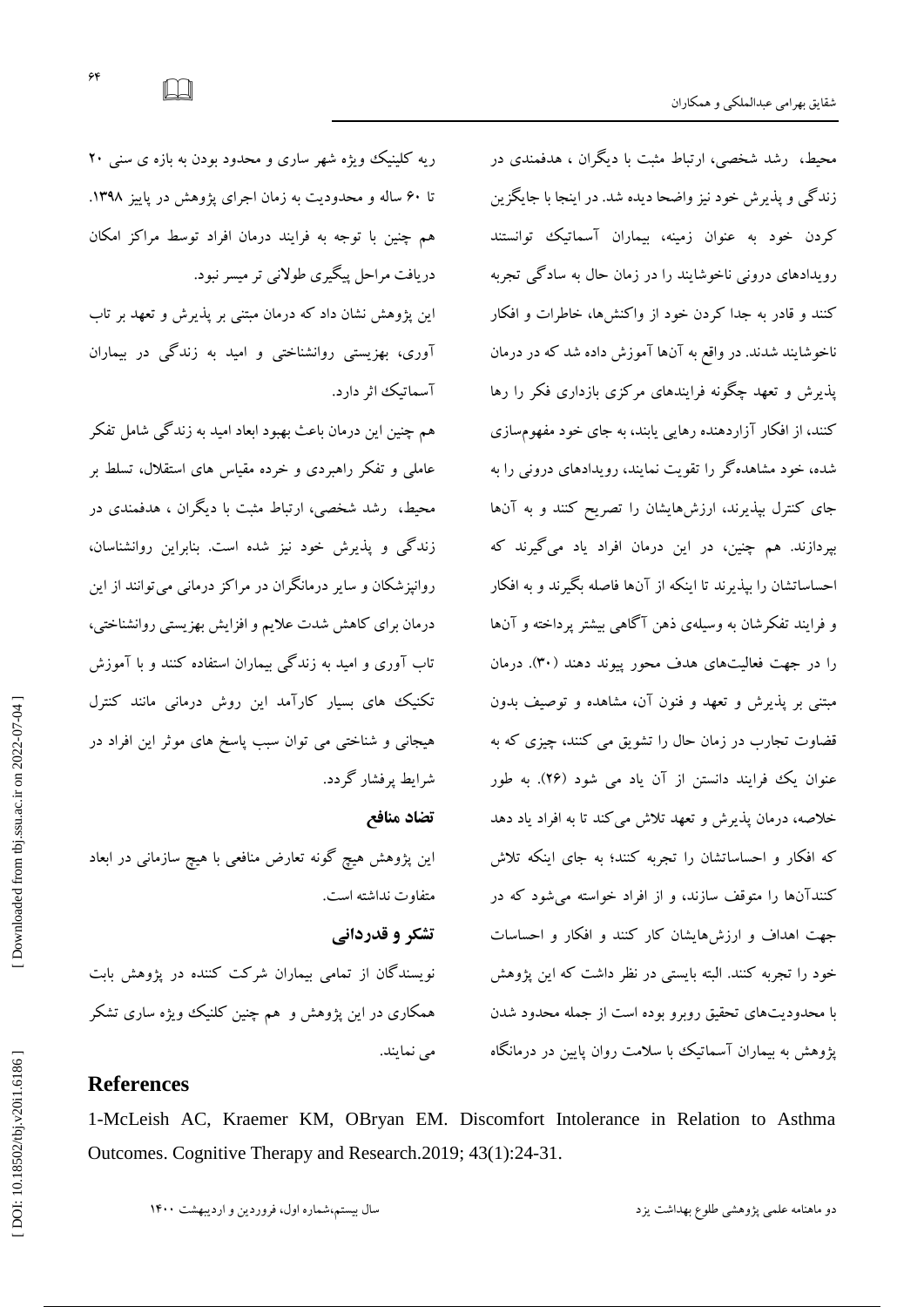role of anxiety sensitivity -physical concerns in terms of quit day withdrawal symptoms and cravings: A pilot test among smokers with asthma. Journal of Asthma. 2019; 56(2): 173 -8.

3 -Alsaid -Habia T, McLeish AC, Kraemer KM. Associations between distress tolerance and asthma symptoms and quality of life. Journal of Asthma. 2019; 56(10):1120 -7.

4 -Rahmawati P, Muljohardjono H, Wibowo A. Meaning behind illness: Emotional healing among asthma patients. Drug Invention Today. 2018; 10(7): 42 -59.

5 -Chang SJ, Kwak EY, Hahm BJ, Seo SH, Lee DW, Jang SJ. Effects of a meditation program on nurses' power and quality of life. Nursing science quarterly. 2016;29(3):227 -34.

6 -Hegney DG, Rees CS, Eley R, et al. The contribution of individual psychological resilience in determining the professional quality of life of Australian nurses. Frontiers in psychology. 2015; 6: 1613 -24.

7 -Connor KM, Davidson JR. Development of a new resilience scale: The Connor ‐Davidson resilience scale (CD ‐RISC). Depression and anxiety.2003;18(2):76 -82.

8 -Wu WW, Tsai SY, Liang SY, Liu CY, Jou ST, Berry DL. The mediating role of resilience on quality of life and cancer symptom distress in adolescent patients with cancer. Journal of Pediatric Oncology Nursing.2015;32(5): 304 -13.

9 -Trompetter HR, Bohlmeijer ET, Lamers S, et al. Positive psychological wellbeing is required for online self-help acceptance and commitment therapy for chronic pain to be effective. Frontiers in psychology.2016;7:353 -369.

10 -Brown M, Glendenning AC, Hoon AE, et al. Effectiveness of web -delivered acceptance and commitment therapy in relation to mental health and well -being: a systematic review and meta analysis. Journal of Medical Internet Research.2016;18(8):221 -34.

11 -Khanjani M, Sohrabi F, Aazami Y. The effectiveness of resilience and stress management training program on psychological well -being, meaning of life, optimism, and satisfaction of life in female -headed households. Iran J Psychiat Nurs.2018; 6(2):1 -11.[Persian]

12 -Mathew J, Dunning C, Coats C,et al. The mediating influence of hope on multidimensional perfectionism and depression. Personality and Individual Differences.2014;70: 66-71.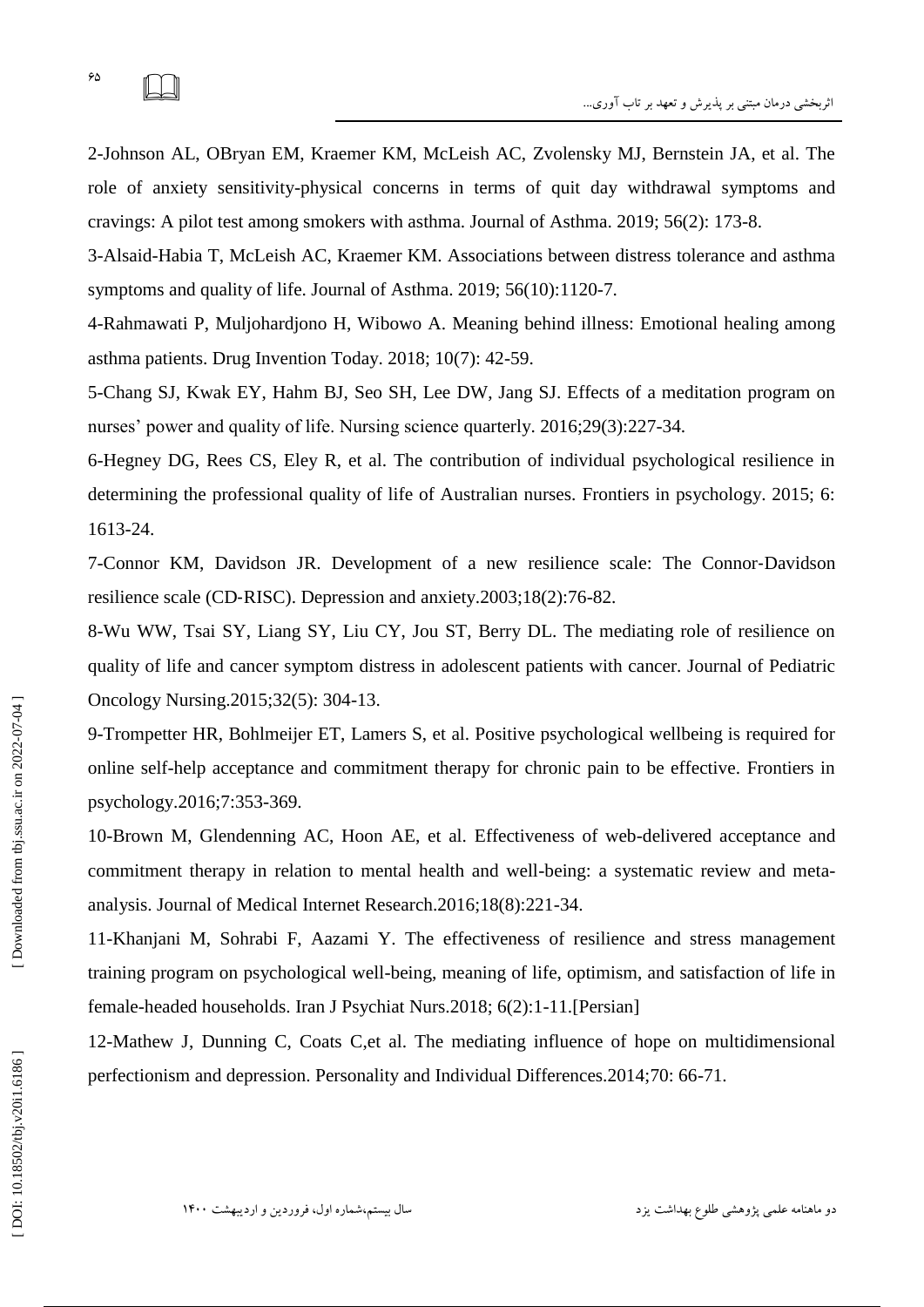13 -Arslan C, Oral T, Karababa A. Examination of Secondary School Students' Hope Levels in terms of Anxiety, Depression and Perfectionism. Egitim ve Bilim Education and Science. 2018; 43(194):101 -10.[Persian]

14 -Tahmasbipour N, Nasri S, Rafieeyazd Z. The relationship between spiritual intelligence, life expectancy, and self-regulation among high school students. Bali Medical Journal. 2018; 7(2): 399 - 406.[Persian]

15 -Yalcın I, Malkoc A. The relationship between meaning in life and subjective well -being: Forgiveness and hope as mediators. Journal of Happiness Studies .2015; 16(4): 915 -29.

16 -Mishra PR, Vashist KA. A review study of spiritual intelligence, stress and well -being of adolescents in 21st century. International Journal of Research in Applied Natural and Social Sciences.2014;2(4):11 -24.

17 -Meybodi AR, Doosthosseini F. The Effect of Spiritual Health on Academic Burnout with the Mediator Role of Life Expectancy. Bioethics Journal. 2018; 8(28): 39 -47.[Persian]

18 -Bricker JB, Copeland W, Mull KE, et al. Single -arm trial of the second version of an acceptance & commitment therapy smartphone application for smoking cessation. Drug and alcohol dependence. 2017; 170: 37 -42.

19 -Losada A, Marquez -Gonzalez M, Romero -Moreno R, et al. Cognitive –behavioral therapy (CBT) versus acceptance and commitment therapy (ACT) for dementia family caregivers with significant depressive symptoms: Results of a randomized clinical trial. Journal of Consulting and Clinical Psychology.2015;83(4):760 -72.

20 -Pakenham KI. Training in acceptance and commitment therapy fosters self ‐care in clinical psychology trainees. Clinical Psychologist.2017; 21(3):186 -94.

21 -Gross M, Moore ZE, Gardner FL, et al. An empirical examination comparing the mindfulness acceptance -commitment approach and psychological skills training for the mental health and sport performance of female student athletes. International Journal of Sport and Exercise Psychology. 2018; 16(4): 431 -51.

22 -Hayes SC, Pistorello J, Levin ME. Acceptance and commitment therapy as a unified model of behavior change. The Counseling Psychologist. 2012; 40(7): 976-1002.

IJ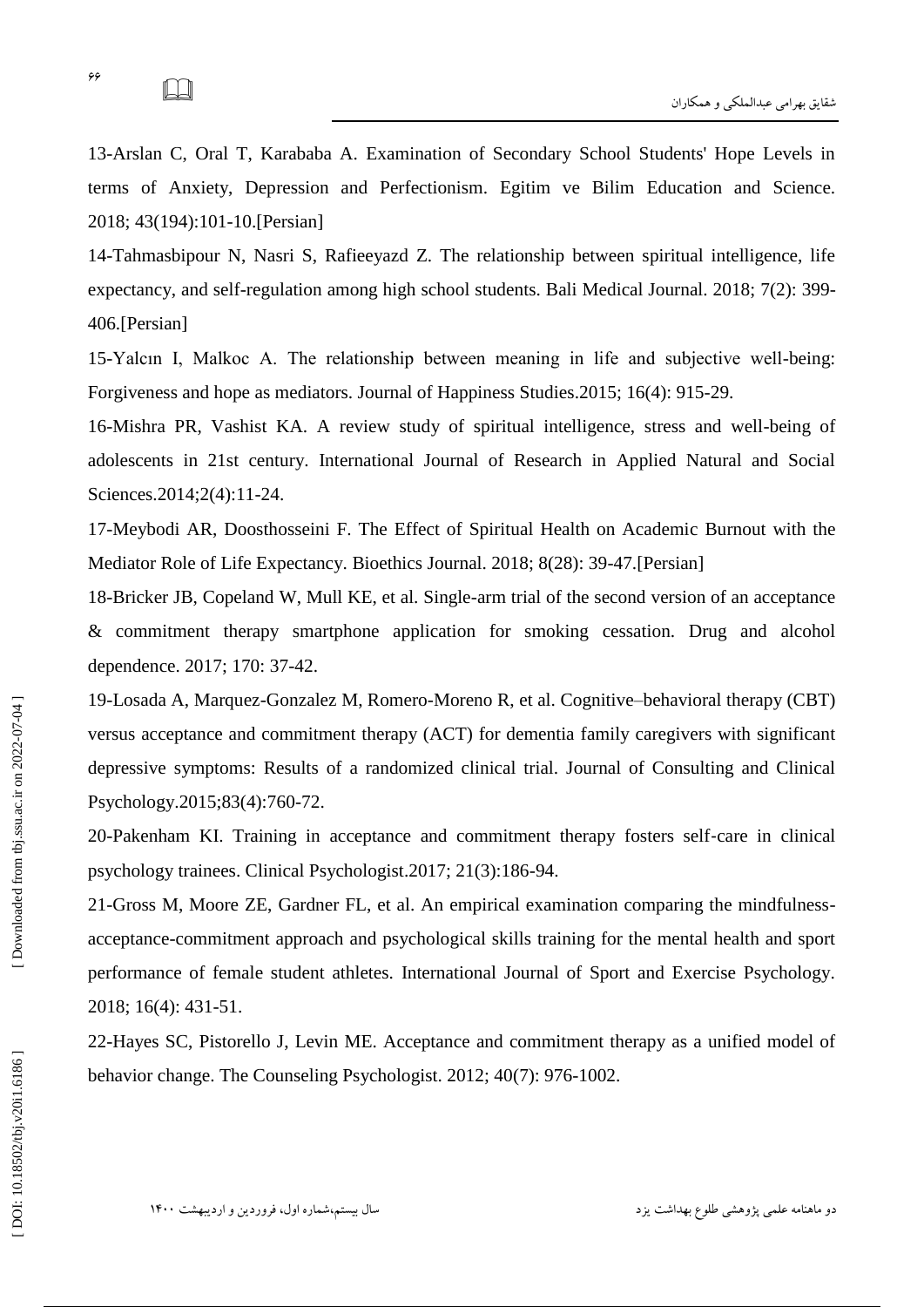$\Box$ 

23 -Mahmoodfakheh H, Khademi A, Tasbihsazan R. The Effectiveness of Acceptance and Commitment Therapy on Psychological Happiness and Well -Being of Mothers of Cancer Children. Journal of Pediatric Nursing, 2019; 5(4): 71 -78. [Persian]

24 -Farahani M, Heydari H. The Effectiveness of Acceptance and Commitment Therapy on Resiliency in People with MS The Rise of Psychology. 2018; 7 (6): 149 -62.

25 -Passmore HA. Acceptance and Commitment Training (ACT) as a Positive Psychological Intervention: A Systematic Review and Initial Meta -analysis Regarding ACT's Role in Well -Being Promotion Among University Students. Journal of Happiness Studies. 2019; 1: 1 -6.

26 -Hughes LS, Clark J, Colclough JA, et al. Acceptance and Commitment Therapy (ACT) for chronic pain. The Clinical journal of pain. 2017; 33(6): 552 -68.

27 -Caulfield JI, Caruso MJ, Bourne RA, et al. Asthma Induction during Development and Adult Lung Function, Behavior, and Brain Gene Expression. Frontiers in behavioral neuroscience.2018;12:188 -92.

28 -Farrell AK, Slatcher RB, Tobin ET, et al. Socioeconomic status, family negative emotional climate, and anti-inflammatory gene expression among youth with asthma. Psychoneuroendocrinology. 2018; 91: 62 -7.

29 -Schwartzer JJ, Careaga M, Coburn MA, et al. Behavioral impact of maternal allergic -asthma in two genetically distinct mouse strains. Brain, behavior, and immunity. 2017; 63: 99 -107.

30 -Hayes SC, Wilson KG, Gifford EV, et al. A preliminary trial of twelve -step facilitation and acceptance and commitment therapy with polysubstance -abusing methadone -maintained opiate addicts. Behavior therapy. 2004; 35(4): 667 -88.

31 -Jokar B. The mediating role of resilience in the relationship between emotional intelligence and general intelligence with life satisfaction. Contemporary Psychology Quarterly, 2007; 2(2): 3 - 12.[Persian]

32 -Snyder CR, Harris C, Anderson JR, et al. The will and the ways: development and validation of an individual -differences measure of hope. Journal of personality and social psychology. 1991; 60(4): 570 -81.

33 -Aladdin Z, Kajbaf MB, Molavi H. The Effectiveness of Hope Group Therapy on Hope and Mental Health. Journal of Research in Psychological Health. 2008; 1(4): 48 -56. [Persian]